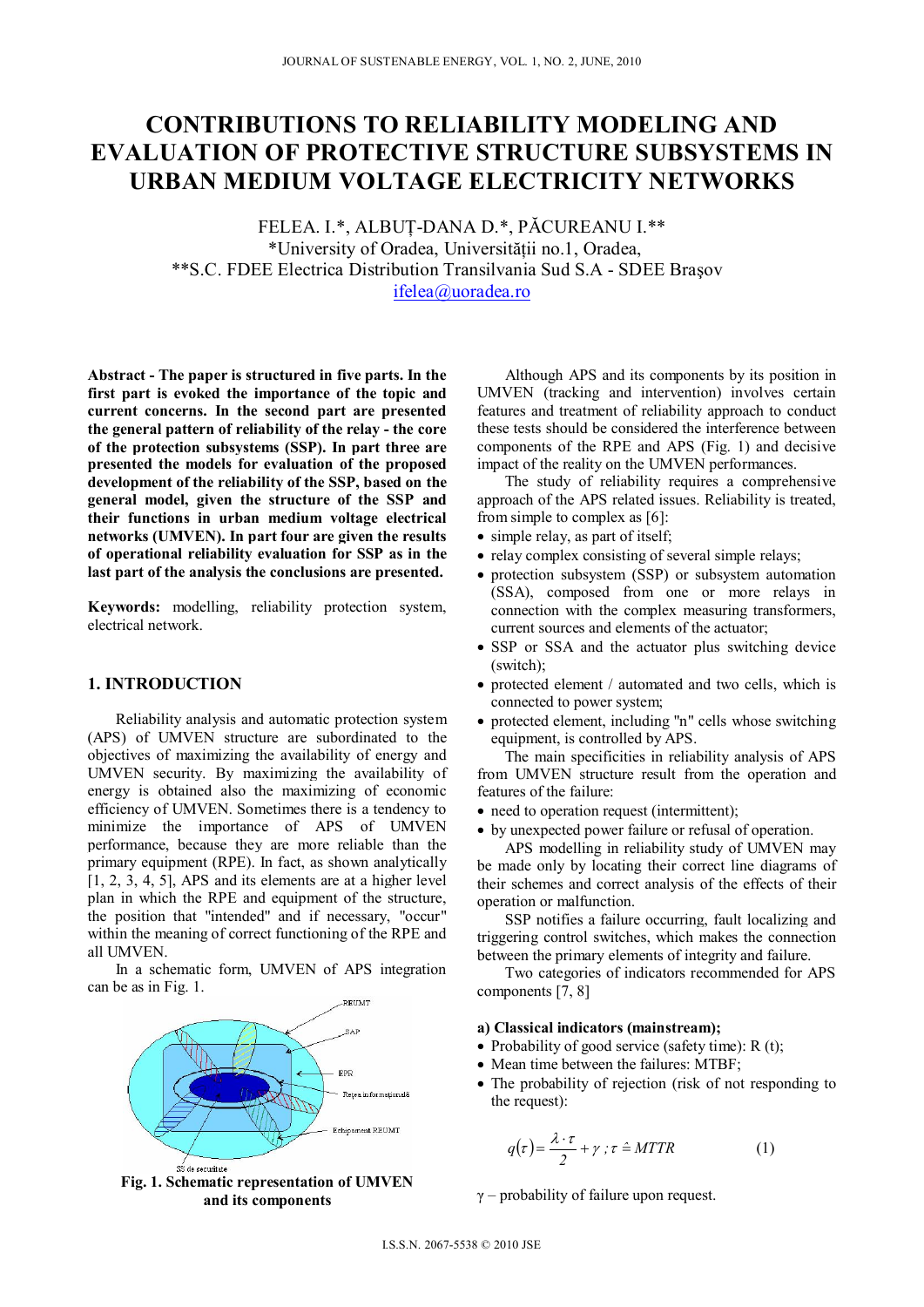Average number of unanswered requests during the "T":

$$
v(T) = v_{EPR}(T) \cdot q(\tau) \tag{2}
$$

Classical indices can't fully characterize the reliability of APS and its components, whereas only refer to refusals ( *RC* ) and quantifies their effect unexpected operation ( $INT \equiv false$ ).

#### **b) Complementary indicators**

These indicators are intended for full characterization, (along with the classical one) the reliability of APS and its components.

• incorrect operation intensity (ER) of components / subsystems of APS is expressed as:

$$
\lambda_{ER} = \lambda_{\overline{RC}} + \lambda_{INT} \tag{3}
$$

where,

 $\lambda_{\overline{RC}}$  - intensity events "refusal response to commands"  $(\overline{RC}$  ):

 $\lambda_{INT}$  - intensity of transmission of unexpected orders (false).

• Appear risk of events ( $\overline{RC}$ , INT):

$$
q_j(t) = I - e^{-\int_0^t \lambda_j(t)dt}
$$
 j = { $\overline{RC}$ , INT} (4)

 The statistics about of the reliability of APS and its components, will refer to variables:

 $t_i$  – operating time without the variables "j"

 $v_{i(T)}$  – number of events of "j" type during "T", period, where,  $j = \{ \overline{RC}$ , INT, ER $\}$ 

• intensity of failure of ensemble:

$$
\lambda_{ANS} = \lambda_{EPR} + \lambda_{\overline{RC}} + \lambda_{INT} \tag{5}
$$

The relay is the heart of the SSP, for which modelling and reliability evaluation of the SSP, that APS is necessary to start from opinions about the reliability of the relay which are generally divided between two different issues pertaining to safety and security [9]. To improve both security and safety tests must be conducted to ascertain appropriate and protection system [10].

Modern digital relays are normally equipped with devices and monitoring of self. Impact on relay performance and expected benefits from the use of these devices are discussed in various papers [11, 12, 13].

There are many methods which can be used to improve the reliability of relay. These include different operating principles, redundancy in the relay, local safety methods and distance. Redundancy method is generally applied because too high costs and its complexity [14]. Reliability of a relay can also be improved by including in the design, monitoring of embedded devices and of self.

# **2. GENERAL MODEL OF RELIABILITY OF RELAY FROM APS STRUCTURE OF UMVEN (R-APS)**

For R-APS is a general pattern of reliability suitable containing five states, presented in Fig. 2, taking into account the two main modes of failure of protective relay, i.e. lack of response ( *RC* ) operation when needed and when not needed (INT).

R-APS is a major part of his life in an energized state but static. In this state, the relay is "healthy" (working properly), and monitor an RPE. This state  $(S_1)$ can be termed "unnecessary and functional relay. The term "functional" refers on the fact that is willing and able to perform its function.

In state  $S_2$ , the "functionally necessary" R-APS operates successfully when called upon. In this state, the relay is operating normally and responds to any anomalous condition associated with protected components. Probability associated with this condition is the reliability of the relay.



**Fig. 2. General model of reliability of relay** 

In state  $S_3$ , the "unnecessary and unworkable", R-APS is neither requested nor prepared to work. Not required because there has been no damage. Not ready because the relay is either failed or it is subjected to a routine test or inspection of self. This condition can be called state of "unavailability of R-APS.

The  $S_4$  state is called as "necessary and inoperative relay, the relay does not fulfil the function of ( *RC* ). In this case, failure occurs when the relay is unavailable.

In state  $S_5$ , "operation necessary, when the relay operates when doesn't require to operate (INT). A high probability of being in this state indicates a low safety relay.

States  $S_3$ ,  $S_4$  and  $S_5$  are considered undesirable and failure states. The main objective is to minimize the probabilities associated with these three states and maximize the protection or operation of probabilities associated with states  $S_1$  and  $S_2$ . It is noted that the probabilities associated with  $S_2$  state depend mainly on the rate of failure and recovery time when the fault is isolated RPE.

Typically, statistics on operational reliability of R-APS refers on states that reflect its failure when it would be necessary  $(S_4, S_5)$ .

Reliability analysis in the context of R-APS functions that have to refer to a UMVEN RPE leads to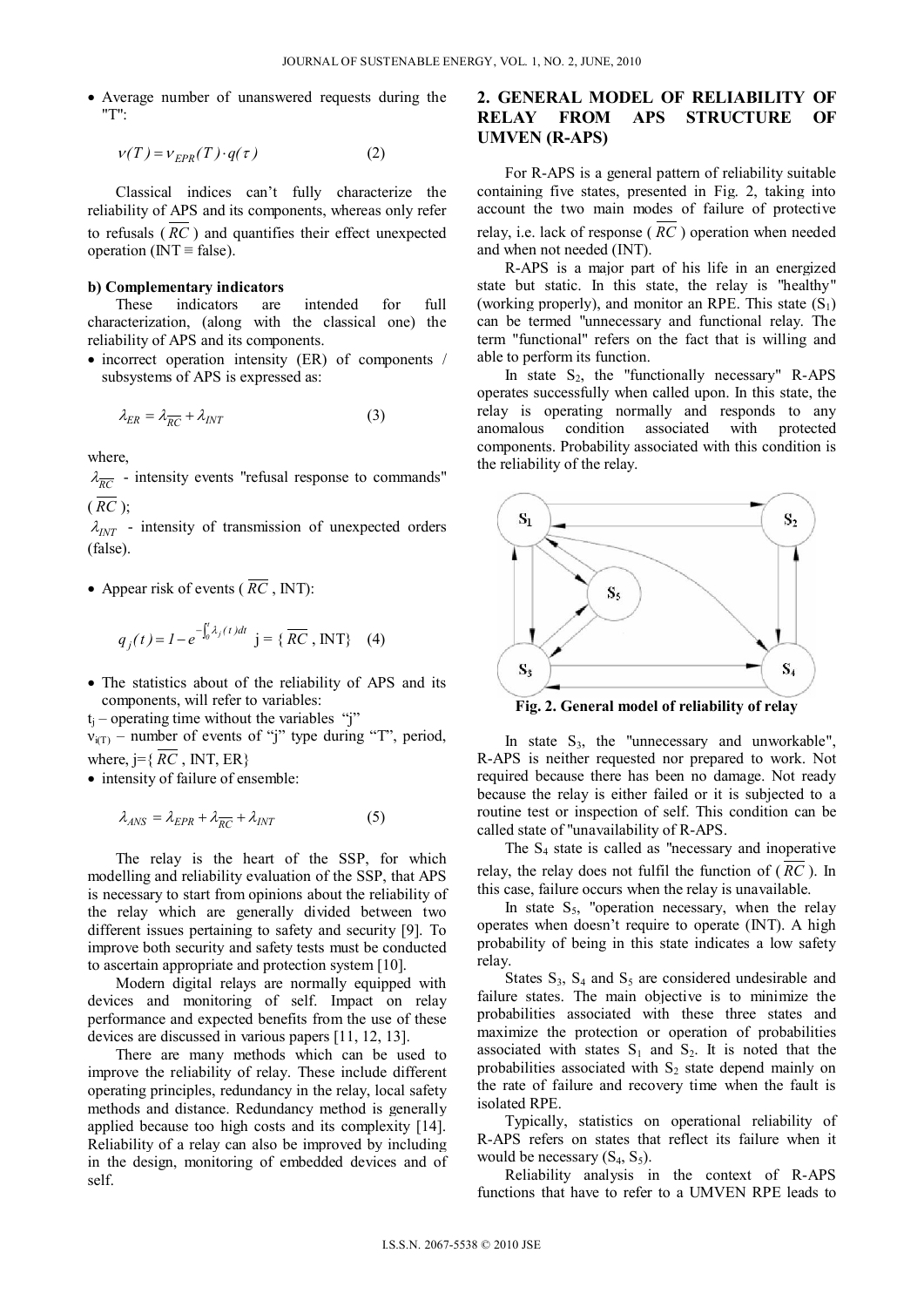the development of reliable detailed model of R-APS operation involving 17 states [10].

## **3. RELIABILITY MODELING OF SSP OF UMVEN STRUCTURE**

The UMVEN uses mainly the following SSP:

- Maximum current protection delay;
- Protection by cutting power;
- Maximum protection from targeted and delayed current:
- Longitudinal and transversal differential protection;
- Distance protection.

In [15, 16] are described in detail SSP and relays used for the various SSP. The general methods are presented in [6, 7, 10], this framework will illustrate the application of forecasting reliability analysis with reference to two SSP.

## **3.1. Modelling the previsional reliability of the maximal 2 steps current protection (SPMC2)**

This SSP is formed [15, 16] by a fast part dedicated to current break (stage I) and a delay part (step II) - Fig. 3.



**Fig. 3. Scheme of the SPMC2** 

In table 1 are given the correlations between specific states of general reliability model (Fig. 2) and structural elements SPMC2 states.

**Table 1. Impact of SPMC2 element states on general states of SPMC2** 

| <b>General states of SPMC2</b> |                                               | <b>States of EPR</b>                                                                                                                                                                                                                                                                                                                                                                           |  |  |  |
|--------------------------------|-----------------------------------------------|------------------------------------------------------------------------------------------------------------------------------------------------------------------------------------------------------------------------------------------------------------------------------------------------------------------------------------------------------------------------------------------------|--|--|--|
| Marking                        | Significance                                  | State structural elements witch causing<br>general state of SPMC2                                                                                                                                                                                                                                                                                                                              |  |  |  |
| $S_1$                          | Unnecessary and<br>functional                 | $\mathbf{I}_\text{L}$ < $\mathbf{I}_\text{PII}$<br>Element is operacional: TC.<br>The other elements are functional.                                                                                                                                                                                                                                                                           |  |  |  |
| $S_2$                          | Necessary and<br>functional (in<br>operation) | If: $I_L \in [I_{\text{PI}}, I_{\text{PI}}]$<br>Work: TC, d <sub>2</sub> , d <sub>3</sub> , d <sub>4</sub> .<br>Not work (not action) $d_1$ but is functional.<br>If: $I_{L} \geq I_{PI}$<br>Work: TC, d <sub>1</sub> , d <sub>4</sub> .<br>Are working: $d_2$ and $d_3$ . relay $d_2$ work (action)<br>but d <sub>4</sub> does not realize action time.<br>In both cases $d_5$ is functional. |  |  |  |
| $S_3$                          | Unnecessary and<br>unfunctional               | $\mathbf{I}_\text{L}$ < $\mathbf{I}_\text{PII}$<br>Any element failed (unoperational                                                                                                                                                                                                                                                                                                           |  |  |  |
| $S_4$                          | Necessary and<br>unfunctional                 | If: $I_L \in [I_{\text{PI}}, I_{\text{PI}}]$<br>Any of elements TC, $d_2$ , $d_3$ , $d_4$ , are<br>unoperational (failed)<br>If: $I_L \geq I_{PL}$<br>Any of elements TC, $d_1$ , $d_4$ , are unoperational<br>(faults).                                                                                                                                                                       |  |  |  |
| $\mathrm{S}_5$                 | Unexpected<br>operation                       | $I_L < I_{\rm PH}$ and<br>failed TC (short-circuit in secondary winding)<br>$\alpha$ r<br>Failure (unexpected action) one of relays $d_1$ , $d_2$ ,<br>d <sub>3</sub> , d <sub>4</sub> .                                                                                                                                                                                                       |  |  |  |

 $I_{PI}$  – current of starting (activation) in step I;  $I_{\text{PI}}$  - current of starting (activation) in step II.

- SPMC2 has the following functions:
- $f_1$  short circuit current referral;
- f2 data processing and activation of corresponding step;
- $f_3$  control of switcher (a).

Basing on the above mentioned functions  $(f_1, f_2, f_3)$ may be developed the previsional reliability analyses by using the state graphs, similarly to analyze presented for AAR. To evaluate the provisional reliability of SPMC, basing on the events tree and failures, is suggestive and expedient.

In this procedure will be presented on example referring on the undesired event "unoperation SPMC2 in step I (Quick) fig.4.



**Fig. 4. Tree of events and failures for SPMC2 referring on undesired event "unoperation of fast protection"** 

To evaluate indicator " $F_d$ ", referring on relays  $d_1$  and  $d_4$ , are taken into account all modes of failures, as referring on  $d_2$  is taken only the failure mode, wire "break" when is the current is also broken through the coil of  $d_1$  relay.

It is obtained:

$$
F_d = F_{d_1} + F_{d_2}^I + F_{d_4}
$$
 (6)

The probability of the undesired event;

$$
P(\overline{T_rI}) = Prob(\overline{TC} \cup \overline{d}) = F_d + F_{TC} - F_d \cdot F_{TC} \quad (7)
$$

### **3.2. Modelling the previsional reliability of PDLCC**

The differential longitudinal protection is realized in two variants [16, 17]:

- with currents of circulation (PDLCC), when it is made a comparison of the currents sense against the two ends of the line;
- with voltage balancing (PDLET), when the voltage drops are compared at the terminals of some resistors, mounted in the secondary of the TC of the two lines. The diagram of PDLCC is given in fig. 5.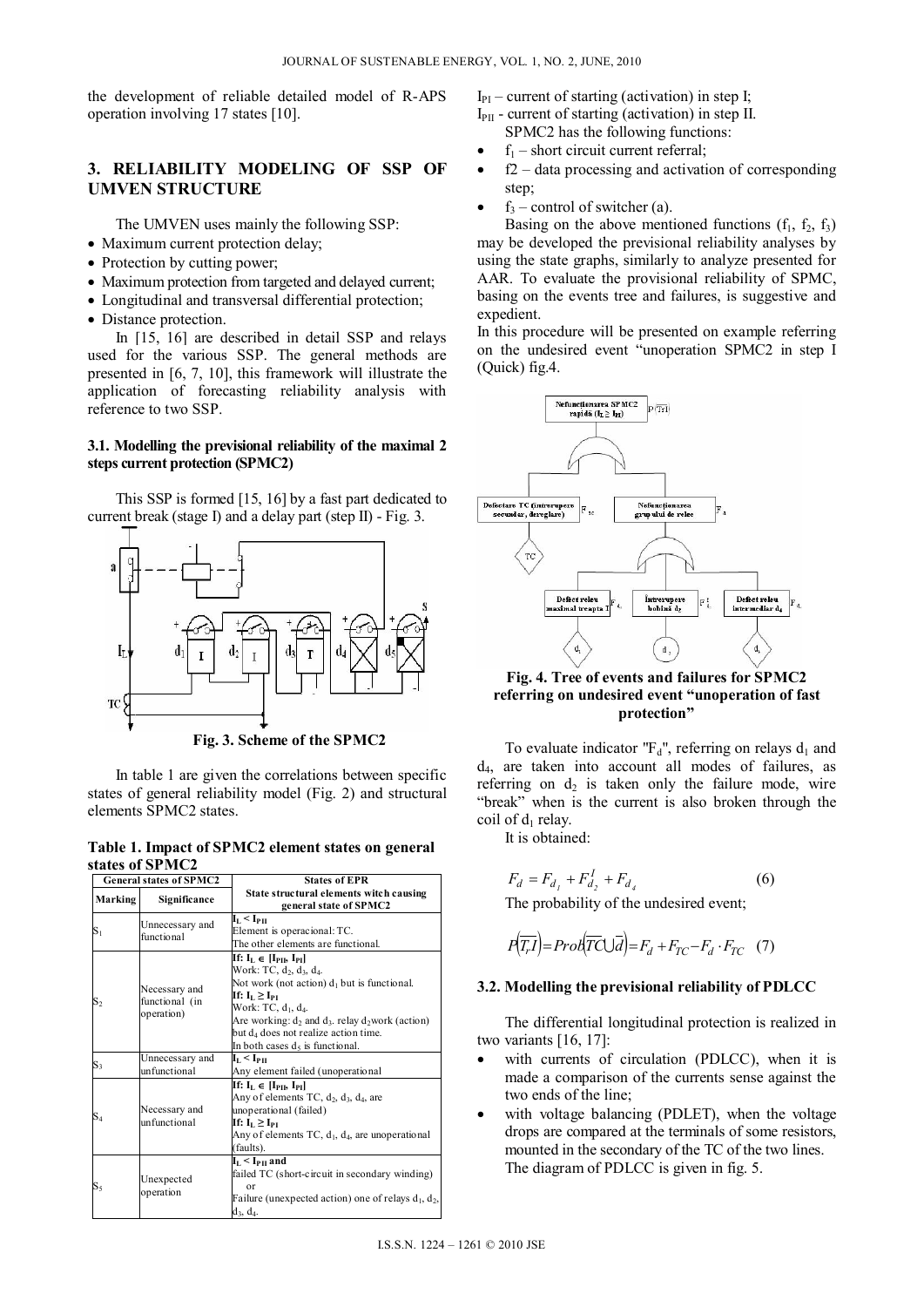

The functions PDLCC are similarly to other APS:  $f_1$  – referral of short circuit (  $I_r \geq I_{pr}$  );

 $f_2$  – processing and transmitting of information;

 $f_3$  – adequate control of switchers ( $a_A$ ,  $a_B$ ).

In table 2 is presented the correspondence between the specific states of the general reliability model (fig.1) and the states of structural elements of PDLCC

#### **Table 2. Impact of PDLCC elements state on general states of PDLCC**

| <b>General state of PDLCC</b> |                                               | <b>State RPE</b>                                                                                                                                                     |  |  |  |
|-------------------------------|-----------------------------------------------|----------------------------------------------------------------------------------------------------------------------------------------------------------------------|--|--|--|
| Marking                       | Significance                                  | Structural elements state that provoke<br>the general state of<br><b>PDLCC</b>                                                                                       |  |  |  |
| $\mathrm{S}_1$                | Necessary and<br>unoperational                | $I_r < I_{pr}$<br>Operating elements:<br>TCA, TCB and d <sub>1</sub> .<br>Other elements are functional.                                                             |  |  |  |
| $\mathbf{S}_2$                | Necessary and<br>functional (in<br>operation) | $I_r \geq I_{pr}$<br>All elements are in operation.                                                                                                                  |  |  |  |
| $\mathrm{S}_3$                | Necessary and<br>unfunctional                 | $I_r < I_{pr}$<br>Any element failed (unfunctional).                                                                                                                 |  |  |  |
| S4                            | Necessary and<br>unfunctional                 | $I_r \geq I_{pr}$<br>Any element is unfunctional (failed).                                                                                                           |  |  |  |
| $\mathrm{S}_5$                | Intempestive<br>operation                     | $I_r < I_{nr}$<br>Failed a current transformer(short<br>circuit between the wires)<br>or<br>Failed (intempestive action) of a relay<br>from $(d_1, d_2, d_3, d_4)$ . |  |  |  |

 $I_r$  – current in the relay (d<sub>1</sub>);

 $I_{\text{pr}}$  – the adjusted current for driving of the relay (d<sub>1</sub>).

The previsional reliability analyze of PDLCC are made as in the other cases of APS, basing on the structure or by reporting to its function. Will be exemplified the mode of analyse basing on the tree of events and failure, referring on the undesired event "PDLCC is in state  $S_4$ " – fig. 6.



**Fig. 6 – Trees of events and failures of PDLCC**  referring on the undesired events cu "PDLCC is in **state of S4"** 

The probability of undesired event apparition is:

$$
P(S_4) = P(\overline{f}_1) + P(\overline{f}_2) + P(\overline{f}_3)
$$
 (8)

where,

$$
\begin{cases}\nP(\overline{f}_1) = F_{TCA} + F_{d_1} + F_{TCB} \\
P(\overline{f}_2) = F_{d_2} + F_{d_3} + F_{d_4} \\
P(\overline{f}_3) = F_{BDA} + F_{BDB} + F_{CBA} + F_{CBB}\n\end{cases} \tag{9}
$$

## **4. ASSESSMENT OF OPERATIONAL RELIABILITY OF SOME SSP**

By monitoring the operational behaviour of APS serving Brasov SDEE for a period of six year, were determined indicators of operational reliability. In this framework are given a summary of the results, emphasizing the specificities of the SSP. The obtained results wich refere of the performance intensity for each type of protection are sown in fig.  $7\div 10$ .



**protections** 

 We observe a high percentage of performance intensity for numerical protection systems, identified by the study events that may be caused by human error on setting the operation characteristic of numerical protection. Relation to the electromechanically protection systems, the errors results from the distance protection type PD 3/2, which has low reliability, with numerous fault operations, that leads to change this kind of equipment.



**Fig. 8. The performance intensity of the maximal current protections**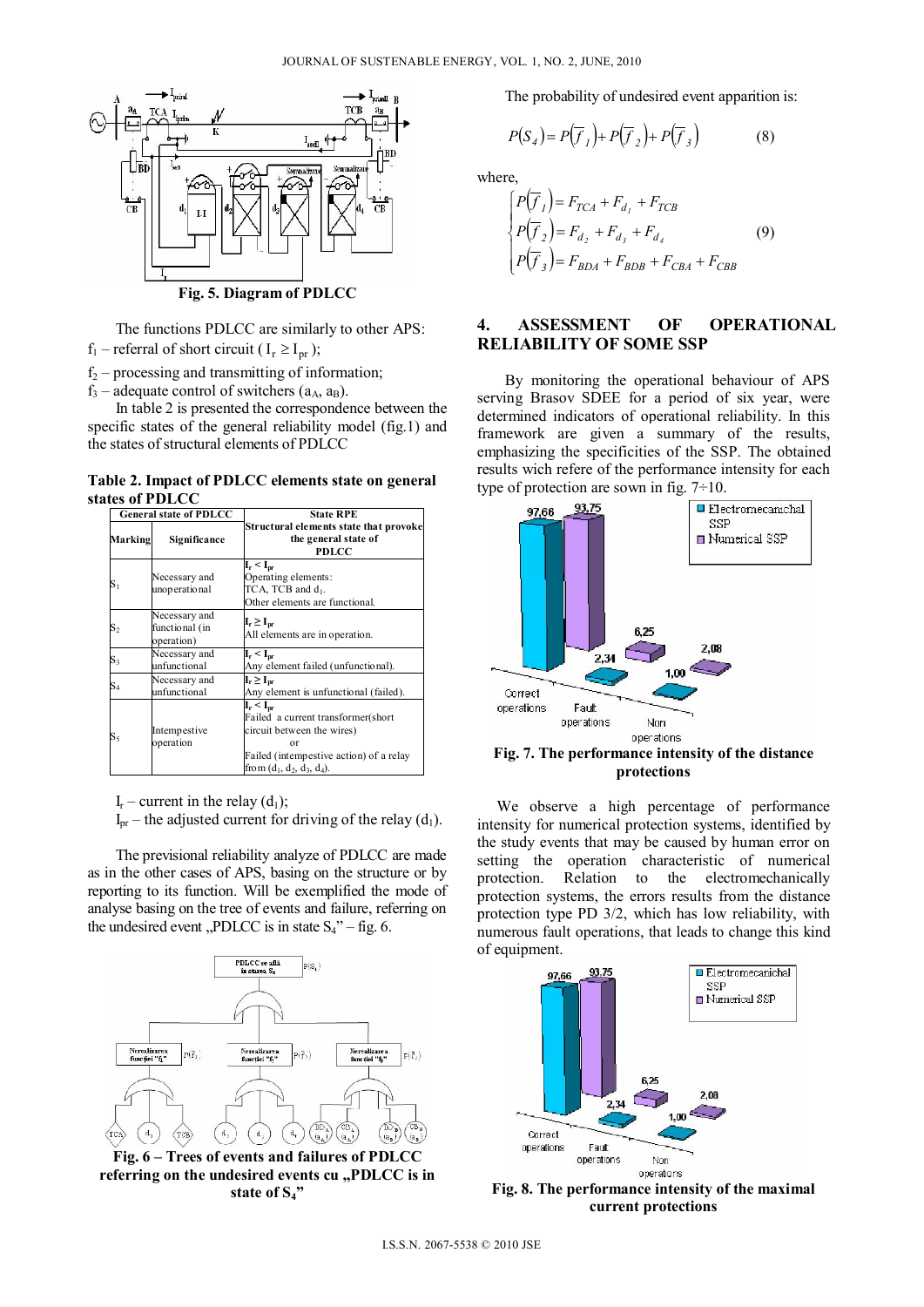The study of the maximal current protection identifies a satisfactory functionality of the electromechanically protection systems considering the long functionality time. In case of numerical protections, it considers that from the point of view of advanced technology, the result of the study is not the best. By identify the type of numerical protection with the low reliability; it finds out that the EPAM relays has more fault operations. The problem is solved by sending this relay type to the manufacturer.



**Fig. 9. The performance intensity of the differential protections** 

 In case of differential protections it finds out that in most cases, the faults appears from the secondary circuits fault, like the damage of the cable or contacts.



 By study the functionality of the earth protections it reveals that are more faults operation percentage in case of numerical protections. In this case the errors appear, by analyzing the events, from the incorrect settings applied to the REF-ABB numerical earth protection for resistance compensation. In case of the electromechanically protections, the faults operating are caused by the over aged.

 To be estimate the functionality of the protection systems is used to analyze the correct operations intensity, of the fault operations intensity ( $\lambda_{\overline{INT}}$ ) and non operations intensity ( $\lambda_{\overline{RC}}$ ). These parameters will be determined using the values from the table 1, which refers on the correct operations, the fault operations and non operations for each type of protection, and the followings relations [2]:

$$
\lambda_c = \frac{Correct\ operations}{Total\ equipments} \tag{10}
$$

$$
\lambda_{\overline{INT}} = \frac{Fault\,\,operations}{Total\,\,equipments} \tag{11}
$$

$$
\lambda_{\overline{RC}} = \frac{Non\ operations}{Total\ equivalents} \tag{12}
$$

The results are presented in table 4.

**Table 4. Comparative study between electromechanically and numerical protection** 

| Protection type         | Total<br>installed<br>protection | $\lambda_c$ | $\lambda_{\overline{INT}}$ | $\lambda_{\overline{RC}}$ |
|-------------------------|----------------------------------|-------------|----------------------------|---------------------------|
|                         |                                  |             |                            |                           |
| Electro mechanic        |                                  |             |                            |                           |
| Distance protection     | 57                               |             | $4.65 \, 0.18$             | 0.05                      |
| Max. current protection | 973                              |             | 1.800.04                   | 0.02                      |
| Differential protection | 55                               |             | 0.09 0.05                  | 0.00                      |
| Earth protection        | 121                              |             | 1.39 0.11                  | 0.22                      |
| <b>Numerical</b>        |                                  |             |                            |                           |
| Distance protection     | 5                                |             | 2.40 0.40                  | 0.00                      |
| Max. current protection | 10                               |             | 4.50 0.30                  | 0.10                      |
| Differential protection | 101                              | 0.04 0.01   |                            | 0.00                      |
| Earth protection        | 64                               | 0.75 0.11   |                            | 0.08                      |

### **5. CONCLUSION**

To modelling the previsional reliability of APS, we must start from the fundamental structures of system - relays. Referring on relays, two levels of analyses lends itself to reliability forecast:

- general model, where are evidenced five states and the transitions between them;
- detailed model, there are evidenced 17 states and the transitions between them.

For APS, from UMVEN are possible three variants (levels) of previsional reliability modelling:

- modelling basing on the structure, starting from the diagram of equivalent reliability;
- modelling basing on the functions of UMVEN, based on the state of the graphs;
- analysing the modes of failures, basing on the trees of events and failures.

For each type of SA SSP (maximal of current, differential, distance, etc.) may be stabilized a